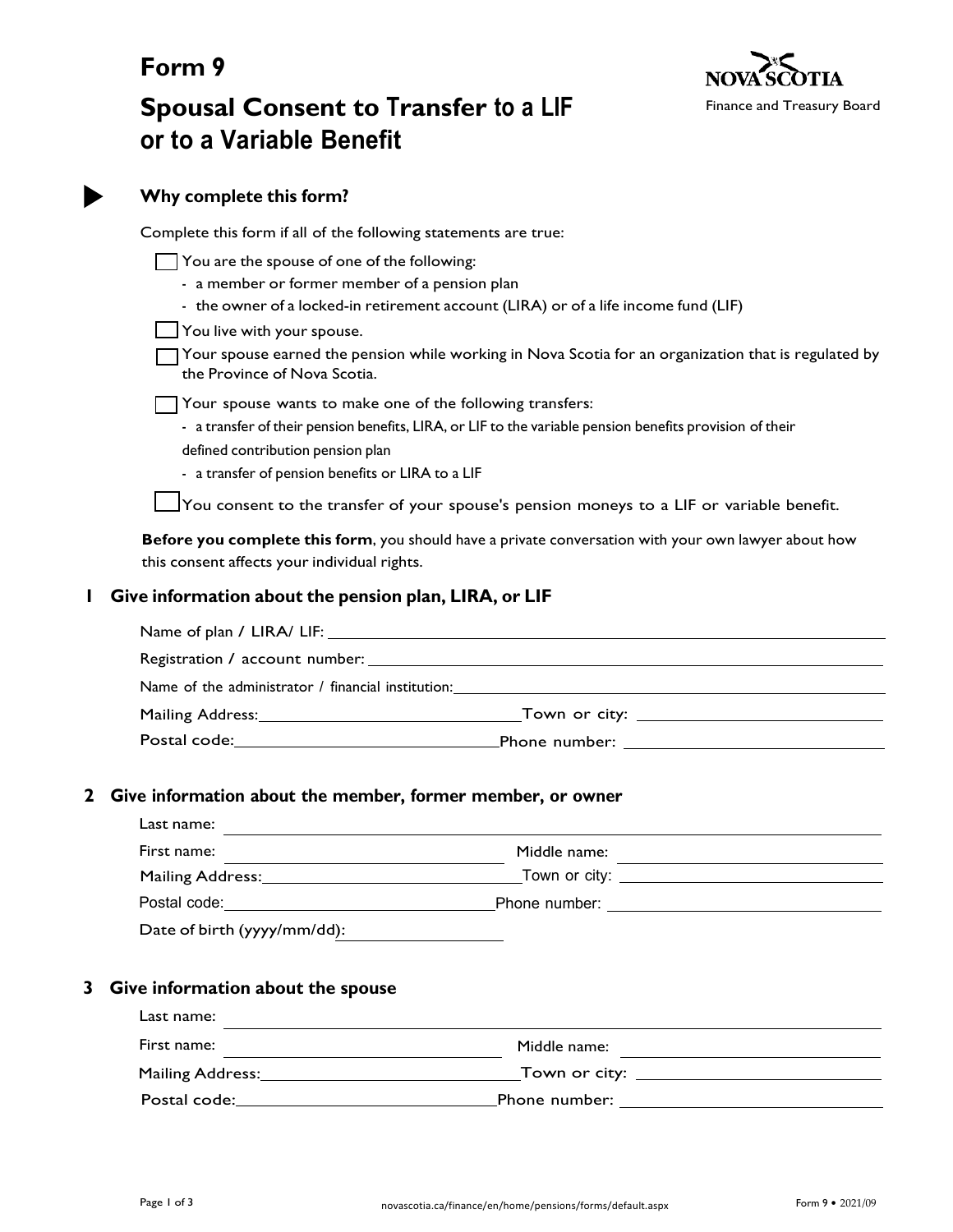### **4 Sign the certification and consent**

**I certify** that I am the spouse of  $\qquad \qquad$ , the member, former member, or owner named in this form.

**I understand** that that the member wants to do one of the following:

- transfer their pension benefits to a LIF
- transfer their LIRA to a LIF
- transfer their pension benefits to the variable pension benefits provision of their defined contribution pension plan
- transfer their LIRA or LIF to the variable benefits provision of their defined contribution pension plan

**I understand** that the member or former member needs my consent to do any of the actions listed in the previous paragraph and that by signing this form I give my consent.

**I understand** that transferring the pension benefit to a LIF or to the variable benefits account will allow my spouse to manage the pension fund and will allow some flexibility in determining when the money is spent.

**I understand** that a LIF or variable benefits account will allow my spouse to withdraw some of the money each year and that, as a result, there may be much less income available to me in later years.

**I understand** that any money in the LIF or in the pension plan may be used to buy a life annuity but that my spouse is not required to buy a life annuity at any time.

**I understand** that if a variable benefits account is established with my consent, I may not receive further notice of any future transfer from this account to another locked-in plan or account, such as a pension plan including a pooled registered pension plan, LIRA, LIF or a life annuity.

**I understand** that if funds are used to buy a life annuity, the life annuity must be a joint and survivor annuity.

| <b>Signature of spouse:</b> | Date (yyyy/mm/dd): |
|-----------------------------|--------------------|
| Signature of witness:       | Date (yyyy/mm/dd): |

This consent must be signed before a witness who must be at least 18 years of age. They must see you sign the form above, date, and complete the Witness' Information below immediately after seeing you sign and date this form. **The witness cannot be your spouse.**

# **5 Give information about the witness**

| Last name:              |                                            |  |
|-------------------------|--------------------------------------------|--|
| First name:             | Middle name:                               |  |
| <b>Mailing Address:</b> | Town or city: <u>_____________________</u> |  |
| Postal code:            | Phone number:                              |  |